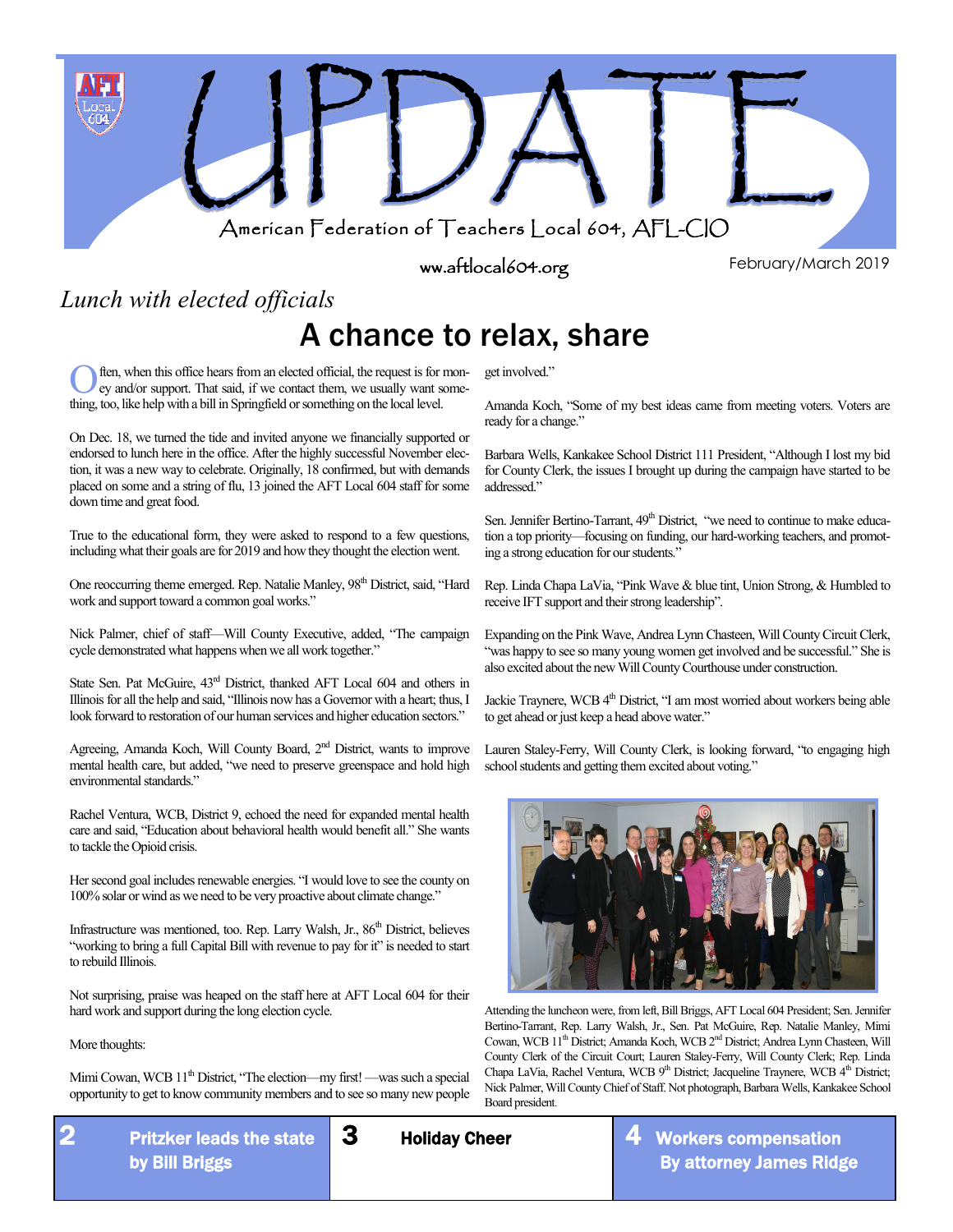*His agenda is lengthy*

# Pritzker leads the state



hen JB Pritzker was sworn in as the  $43<sup>rd</sup>$  governor of Illinois on Jan. 14, the question remained, "how much of his 'principles' and priorities' will become a reality?"

On his first full day, the governor made some strong statements. First, he reversed Rauner's stance against state workers and gave a raise to approximately 20,000 state employees. Their salaries, in the form of step raises, had been frozen since July of 2015 when Rauner denied their raises, despite a court order. In addition, he signed his first law that sets stronger prevailing wage requirements.

Throughout his campaign speeches and debates, JB was clear on his vision to make Illinois a stronger state for all, not just the wealthy. The campaign was long and brutal, so I thought I might remind you of his priorities. In reality, we know that even with a super majority in both the House and Senate, it will not be an easy task. Illinois NRP's Tahman Bradley, Courtney Gousman and Joe Donlon compiled the following information:

#### **\* Education, Preschool, and Child Care \***

Lower property taxes as part of a shifting the main funding burden for education from local government to the state \***Oppose the private school tax credit program or anything else that takes money from public schools** \*Lower the mandated school enrollment ago from 6 to 5 \***Add more preschool teachers and classrooms** \*Expand "birth-tothree" home visit services and creates a "Family Engagement Portal" to educate new parents on child development.

#### \* **Higher Education \***

Create a single, shared application for every state university in Illinois \***Increase financial aid for low-income students, known as Monetary Award Program or MAP grants, by 50%** \*Create a state-run program to help people refinance student-loan debt \***Restore funding for state universities and community colleges to levels that predates Gov. Bruce Rauner's tenure** \*Assign a task force to study how Illinois might "set a course toward" free college \***Ensure university credit for Illinois community college courses** \*Expand technical education and apprenticeships.

#### \* **Taxes and State Government Administration \***

Supports a graduated or progressive income tax where higher amounts of income are subject to higher tax rates. Such a change would have to be passed by the legislature and ratified by voters in a general election \***Add progressively to the flat tax (while waiting for the progressive tax) by increasing the Earned Income Tax Credit and raising the overall tax rate** \*Support "fair maps" to stop legislators from gerrymandering their own district boundaries \***Support term limits for leadership roles in the General Assembly, though not for legislators in general.**

#### **\* Veterans \***

Let servicemen and -women more easily use past military experience to earn college credits \***Make it easier to get a professional license based on military skills** \*Expand incentives for businesses to hire veterans \***Reduce homelessness among veterans** \*Increase nursing staff at state veterans' homes.

#### **\* Health Care \***

Creation of a state "public health insurance option," called IllinoisCares, that would let people buy into the state's Medicaid program. Based on current spending figures, the annual cost would be in the range of \$3,350 per adult and \$2,109 per child \*access to drug courts and treatment facilities \***Legalize marijuana for recreational use.** *Continued on page 6* 

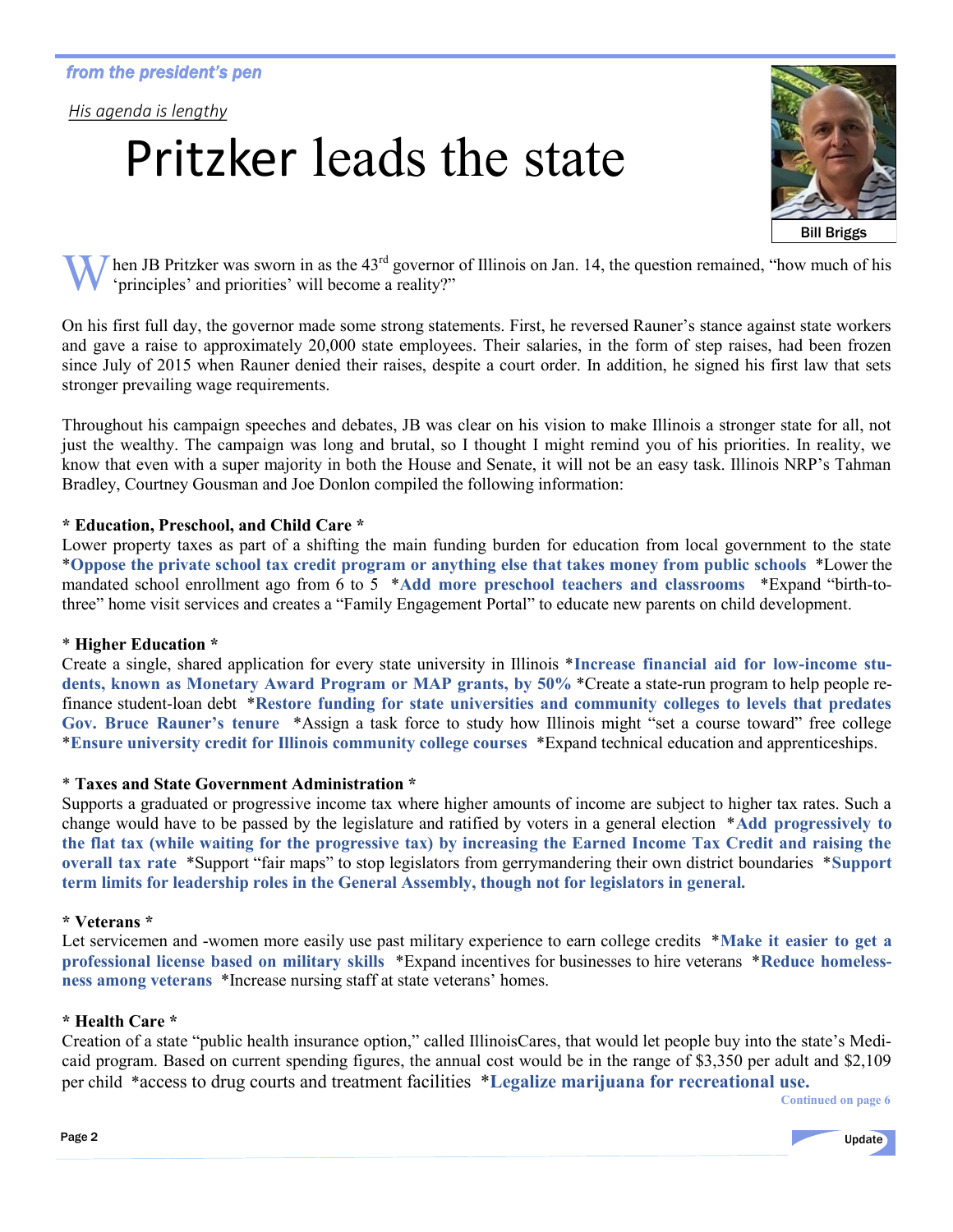#### **Retiree Holiday** Par



**The AFT Local 604 retirees met Dec. 5th at Al's Steakhouse for a holiday lunch. Pictured from left are Jan Benson, Mary Bennett, Kathy Ullian, Karen Benson, Cheri Day, Jurate Pezze, Don Snyder,** he AFT Local 604 retirees met Dec. 5th at Al's Steakhouse for a holiday lunch. Pictured from left are *Jan Benson, Mary Bennett, MaryLee Snyder, Steve Fowler, Terri Avery, Marcie Staley, Phil Staley, Pat Fosnaugh, and Anita Schluter Wilson.* Every meeting they have a project to help others. This time children's books and puzzles were collected to be donated to area agencies for Christmas presents.

On March 12, 2019, the group will meet at 2pm in the AFT Local 604 office. The program presented will be the History of New Lenox. The service project will be collecting items for area animal shelters, like dog and cat food, treats, toys, and cat litter.

April 9, 2019 at 2:30 p.m. at the Joliet Junior College Planetarium located at the Joliet Junior College Campus. "Out There (Dark Matter)"

May 14, 2019 at 10:30 a.m. Boat tour of the I&M Canal in LaSalle. Cost is \$10 per person. Guests are welcome.

All retirees are welcome to attend meetings. Please call with any questions to 815-725-0402

There is a yearly membership fee of \$20.00

### *Not a surprise* Members' hearts show holiday spirit

It's no surprise that we go into education to help others. It doesn't matter the position—instructor, clerical, custodian, bus doesn't matter the position—instructor, clerical, custodian, bus driver, or whatever—we share that common bond: others do matter and need help.

During the recent holiday season, two efforts stand out. AFT Local 604's second food drive and a tradition brought to our attention for the first time, a drive to help homeless men.

Staff and members were asked to donate items and bring them to the Dec.  $12<sup>th</sup>$  Senate meeting. To spice things up a little, three \$50 gift cards were given away to those who donated.

And we were not disappointed. Over 1800 items filled our conference room.

The Homer Support Staff was instrumental in some of the donations going to the Joliet food bank which, in turn, will be distributed to satellite centers to help the needy.

Susan Kozarski, Homer ESP co-president, said, "Thank you to the caring members of Local 604 for participating in donations to food pantries. The Homer 33C Support Staff loves participating in these terrific causes. We care, we show up."

As a result, Kuzma Care Cottage, Wilmington; Marie Wilkinson Food Pantry at East Aurora High School; and the Northern Illinois Food Bank, South Suburban Center, Joliet; benefitted from the generosity. In addition, almost \$200 was collected for more purchases.

Sandy Hobbs-Galyon, co-director of Kuzma, said, "Thank you for your generous holiday donation of 600 lbs of food; you are amazing." She went on to say that for every \$1 they receive in donations, "we are able to purchase \$8 in groceries though our network of resources. In 2018, we distributed over 227,312 meals"

Kuzma Care Cottage is making a difference in the lives of 387 families, and Sandy said, "376 children will go to bed less hungry at night; 155 seniors will suffer less hardship."

Besides the food, so many sundries were brought in that Aunt Martha's in Joliet and Aurora were included in the generosity.

We also learned that one of our members has donated items to a men's homeless shelter for several years. This individual does not want any recognition, but 25 stockings were delivered.

Items included a stocking hat, gloves, 2 pairs of socks, candy, Chapstick, Granola bars, a box of Band-Aids, floss picks, hotel sundries, Q-Tips, and ear warmer, i.e. a "manly ear muff."

It goes without saying that sometimes we need to be reminded how lucky so many of us are. For most of us, we cannot imagine how something so simple as donating food or health-care products can make another human feel a little love.



Vol. XXXIII Issue 4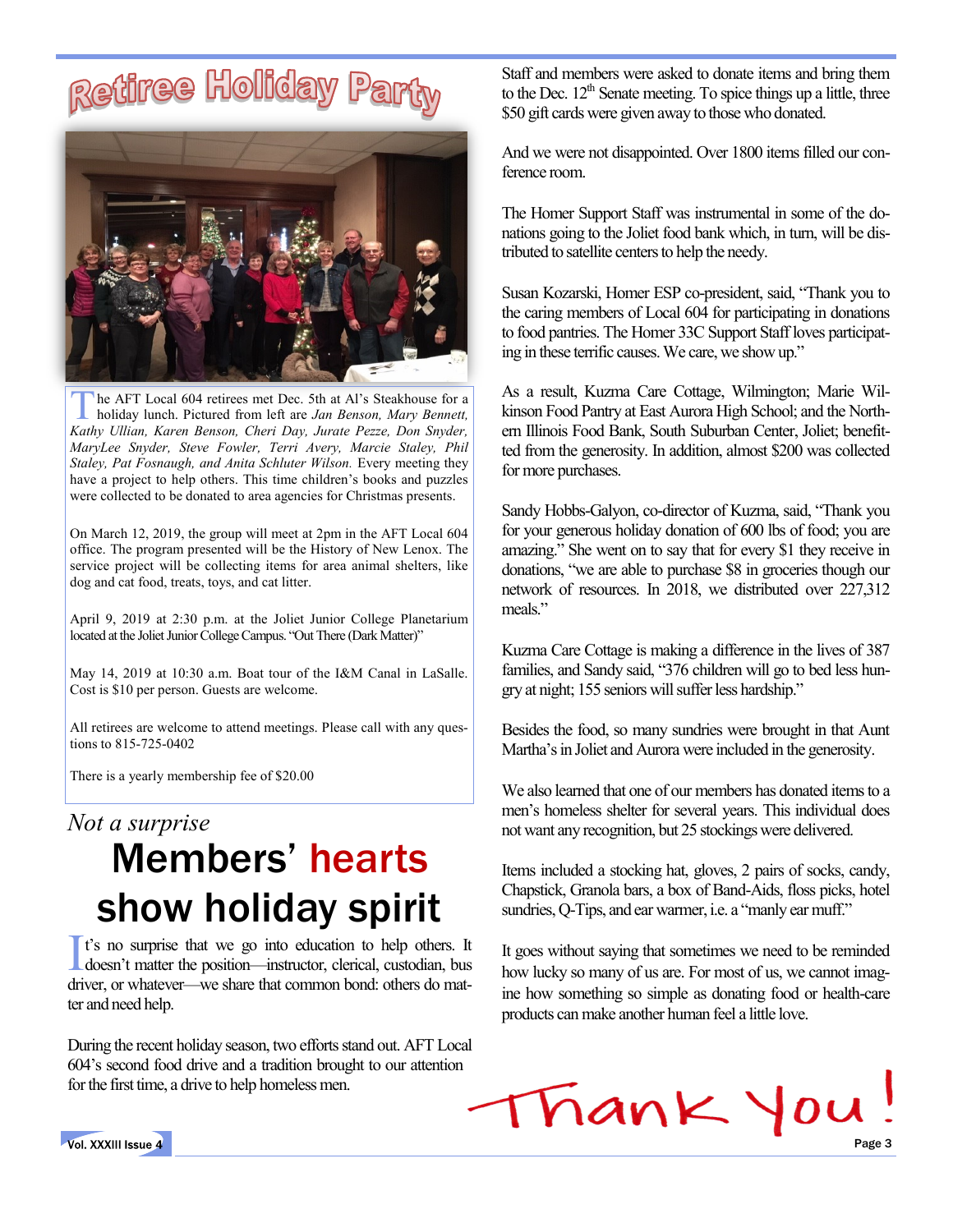### *Your rights under the workers' compensation act*

*by James M. Ridge, attorney at law*

### When your Employer is Disputing your Workers' Compensation Claim

I t is not uncommon for an employer to dispute some aspect of a valid workers' compensation claim. There are ways to minimize the impact that a dispute can have on you and your family. The best way to avoid a dispute is to contact an attorney as soon as you are injured. Potential clients may do something that will cause a dispute, such as giving a recorded statement and adopting the company doctor as your treating physician.

An employer can dispute several issues in a workers' compensation claim. The most common disputes from employers are:

- 1. whether the accident arose out of and in the course of your employment;
- 2. whether your work-related accident is the cause of your disability; and
- 3. whether you can return to work (with or without restrictions).

If a dispute arises, you should immediately contact an attorney experienced in workers' compensation matters. One of the most important issues you will need to deal with is making sure you receive proper and immediate medical treatment.

If you did not hire an attorney and you submitted your medical bills to your group health insurance, there are several things you MUST do to protect yourself. First, you will need to tell your doctor and insurance company that your injury IS work-related, but your employer is disputing compensability. Second, you will need to enter into a subrogation agreement with your group carrier which requires that the group carrier be reimbursed by the workers' compensation carrier should the case be found compensable. Last, you need to make sure the medical bills are submitted to your group carrier in a timely fashion. This is crucial as failure to do so could result in you being held responsible for these bills if the case is eventually held to be non-compensable. Some group carriers have different submission timelines so it is important to submit as soon as possible.

Remember, if your case is disputed, the insurance company has probably hired experienced defense counsel for advice – you should do so as well. As always, if you or anyone you know is injured at work or elsewhere, please do not hesitate to contact our office for a free consultation. We are always happy to help.



For more information on your rights contact us at: Concentrating in workers' compensation claims FELA and personal injury cases. Free consultations in Joliet and other areas throughout Illinois.



101 N. WACKER DRIVE, SUITE 200 CHICAGO, ILLINOIS 60630 312-372-8282 OR 1-800-572-1136 Website: WWW.[RIDGEDOWNES](http://www.ridgedownes.com).COM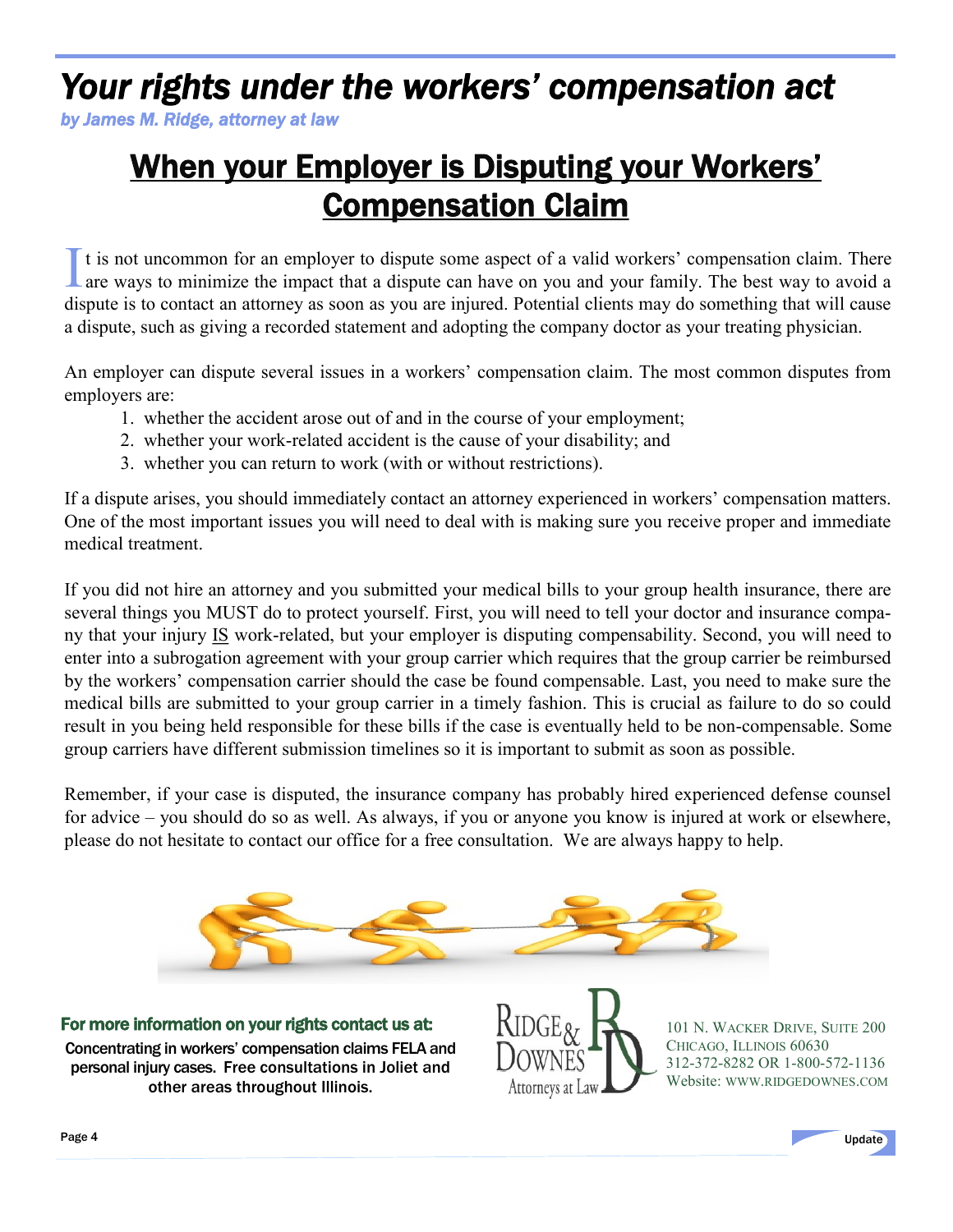### *AFT Local 604 Scholarships*

AFT Local 604 is offering the following scholarships to dependents of Local 604 members. Scholarships will be awarded at the May 1st, 2019, Senate meeting.

All dependents of AFT Local 604 members who meet the requirements are encouraged to apply. *Applications may be obtained by calling the AFT Local 604 office at 815.725.0402 or by emailing darmercer@ift-aft.org or kharris@ift-aft.org. You can also get the application online at aftlocal604.org.* All applications will remain confidential. Scholarships will be presented to the winners upon proof of enrollment at a public college or university in any state or vocational/trades program.

First, second and third runners-up will be recorded for each scholarship in the event that the winner is unable to accept the scholarship because of an infraction of the rules.

*Jacqueline B. Vaughn Memorial Scholarship* 

This scholarship was established to honor the late Illinois Federation of Teachers' president Jacqueline B. Vaughn. Her commitment and dedication were hallmarks of her nearly four decades in the teacher union movement. She was elected IFT president in 1989 and completing her third term of office when she died of cancer in 1994. She was also a member of the AFT Executive Council and chaired the AFT Task Force on School Safety and Violence.

AFT Local 604 is offering one \$4,000 (\$2,000 per semester) scholarship to dependents of all Local 604 members.

#### *Scholarship Rules*

- 1. Application must be postmarked no later than Monday, March 22, 2019
- 2. Applicant must be a public high school senior or be enrolled in an undergraduate, vocational or trades program with at least a "B" cumulative average.
- 3. Parent(s) or guardian must be an AFT Local 604 member in good standing.
- 4. Scholarships will be presented to the winners upon proof of enrollment at a public college or university in any state or vocational/trades program.
- 5. The following must be submitted with this application:
	- copy of ACT and/or SAT test score
	- transcript from high school or college
	- brief description of volunteer and/or service projects in high school or college

#### **The Carl J. Megel Special Education Scholarship Honoring AFT President Emeritus Carl J. Megel**

IFT educators have a unique opportunity to help special education students pursue higher education or career training by sponsoring them for the union's Carl J. Megel Special Education Scholarship.

*Paul O. Johnson Scholarship* 

AFT Local 604 is awarding one \$4,000 (\$2,000 per semester) Paul O. Johnson Scholarship to a deserving public high school senior who plans to pursue a career in the field of education at a public college or university in any state. The scholarship was created in the memory of longtime union activist Paul O. Johnson. Paul became a member of AFT Local 604 on November 9, 1950. He served as vice president of the Local in 1955-56 and was elected president during the 1956-57 term. In 1959, he began a fouryear term a vice president of the Illinois Federation of Teachers. Paul went on to serve as president of the IFT from 1963 until 1967, when he once again became president of Local 604. In 1976, when Local 604 (Joliet area) and Local 1291 (Lockport area) merged, Paul was elected treasurer of the new Local 604 and served in that capacity until his retirement in 1987.

#### *Scholarship Rules*

- 1. Application must be postmarked no later than Monday, March 22, 2019
- 2. Applicant must be a public high school senior with at least a "B" cumulative average.
- 3. Parent(s) or guardian must be an AFT Local 604 member in good standing.
- 4. Scholarships will be presented to the winners upon proof of enrollment at a public college or university in any state.
- 5. The following must be submitted with this application:
	- copy of ACT and/or SAT test score
	- transcript from high school
	- Brief description of volunteer and/or service projects in high school
- 6. Applicant must pursue a career in the field of education at a public college or university in any state.



In 2019, the **IFT will award two \$1,000** Megel scholarshipsto a deserving high school senior who is enrolled in a special education school, class, or program for students with disabilities. Applicants must be high school seniors who will graduate in 2019.

IFT members who work directly with (or previously worked with) an eligible student must provide a letter of sponsorship for the applicant. (Children of IFT members may also apply.) **The application** *deadline* **is March 1, 2019.** *Go to aftlocal604.org website for application.*

More Scholarship info on page 6

Vol. XXXIII Issue 4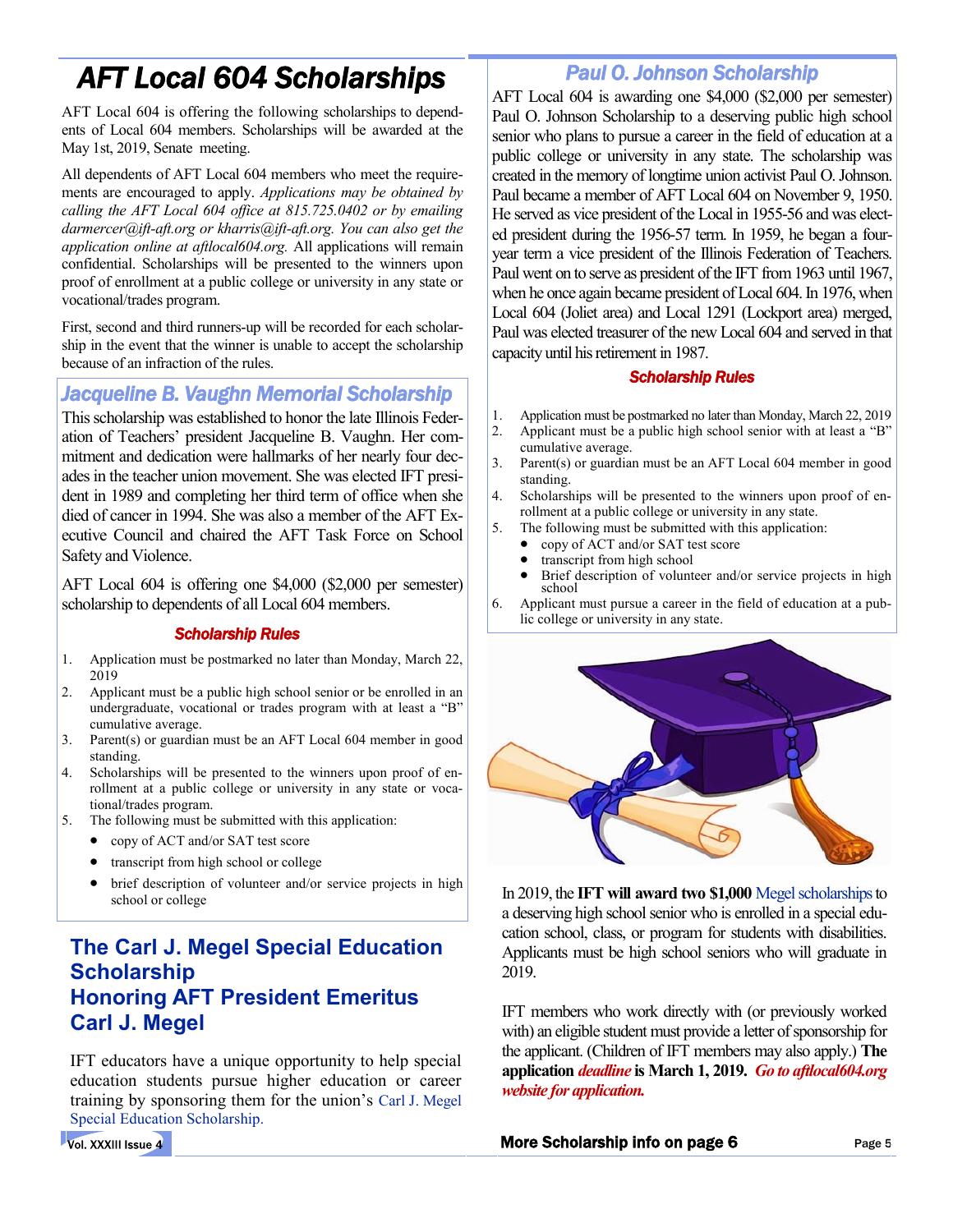#### The IFT Robert G. Porter Scholarship Honoring late AFT Secretary-Treasurer Robert G. Porter

The Illinois Federation of Teachers shall provide annually two \$10,000 scholarship awards (\$2,500 each year for four years) to current high schools seniors with no less than a cumulative "B" grade average. Successful applicants must plan to attend full-time at an Illinois public university and maintain at least a "C" cumulative grade average after graduating from high school. The award is unrestricted as to race, religion or political affiliation.

An applicant must be the son or daughter of a currently employed, active member in good standing of the Illinois Federation of Teachers, the son or daughter of a member of an IFT retirees chapter, or the son or daughter of a deceased member who was in good standing with the Illinois Federation of Teachers at the time of death.**The** *deadline* **for the 2019 IFT Porter Scholarship is** *Friday, March 1, 2019.* **Visit** *AFTlocal604.org website* for more info and application. Winners will be announced in the spring of 2019.

#### American Federation of Teachers (AFT) Robert G. Porter Scholars Program

The AFT Robert G. Porter Scholars Program offers four 4-year, \$8,000 post-secondary scholarships to students who are dependents of AFT members, as well as 10 one-time \$1,000 grants to AFT members to assist with their continuing education.

**Visit the** *aftlocal604.org website* **for additional information.**

#### Pritzker...Continued from page 2

#### **\* Criminal Justice \***

Ban assault weapons, bump stocks, and large-capacity magazines \***Have universal background checks for all Illinois gun sales** \*Create a state license for gun dealers \***End monetary bail across the state.**

#### **\* In Addition \***

Raise the minimum wage to \$15 an hour \***Pass a big infrastructure spending bill to build and repair highways, bridges, ports, public transportation, and government buildings** \*Update lead pipes in water systems \***Promote wind and solar power while supporting the Advanced Coal and Energy Research Center at SIUC** \*Force "net neutrality" on internet service providers that have state contracts \***Support construction of the Peotone airport on the condition it doesn't take jobs from O'Hare or Midway.**

The list is only partial, and most would say unattainable. However, we owe him the opportunity to try and we can demand our elected officials work with, not against progress.

William E. Buggi

#### Interest-Based Bargaining at Joliet Junior College

This is a negotiation year for formulation of the talks have begun. his is a negotiation year for faculty at Joliet Junior Col-

 This marks the sixth time the JJC Faculty Council and administration are engaging in Interest-Based Bargaining, a process whose goal is to have the two parties work as one to address issues that both parties bring to the table. Instead of coming to the table with "demands," the two parties attempt to identify and work on issues that one party or both believe need to be addressed.

 The process has worked well for both parties in the past, and the faculty representatives are hopeful that it will again serve the best interests of all.

 Talks began in earnest on Jan. 18 as both parties brought their issues to the table. The parties have agreed to a code of silence around the talks that includes no discussion of details with the press and limited discussions with stakeholders during the process.

 The current faculty contract, which was signed in late 2015, expires at the end of the final summer session of 2019.

 One key issue that will hover over the talks is the state's new 3 percent rule for raises. The law requires any institution whose employees are future SURS or TRS pensioners to pay a penalty if any retiree receives more than a 3 percent raise in any of the years used to calculate his or her final pension. That replaced the old 6 percent rule.

 That provision, which was buried in last year's budget, directly led to a number of early retirements at JJC. Faculty who "put in their papers" in the fall are covered by the current contract, which includes incentives for early retirement. With uncertainty surrounding the future of the 3 percent rule, many saw retirement as the best option.

 The Faculty Council at JJC has hope, as does the administration, that the state legislature will reverse that illconceived decision in the coming spring session. As the IFT previously noted, two bills have been introduced. Sen. Jennifer Bertino-Tarrant, D-49<sup>th</sup>, filed SB60 on Jan. 16, and Rep. Kathleen Willis, D-77<sup>th</sup>, introduced HB 350 on Jan. 14. Both bills would reverse the 3 percent rule and revert to the previous 6 percent rule.

 In other news, there are ongoing talks about combining the clerical and support staff unions at JJC. Those talks are still in the early stages.

By Bob Marcink, President, Joliet Junior College Faculty Council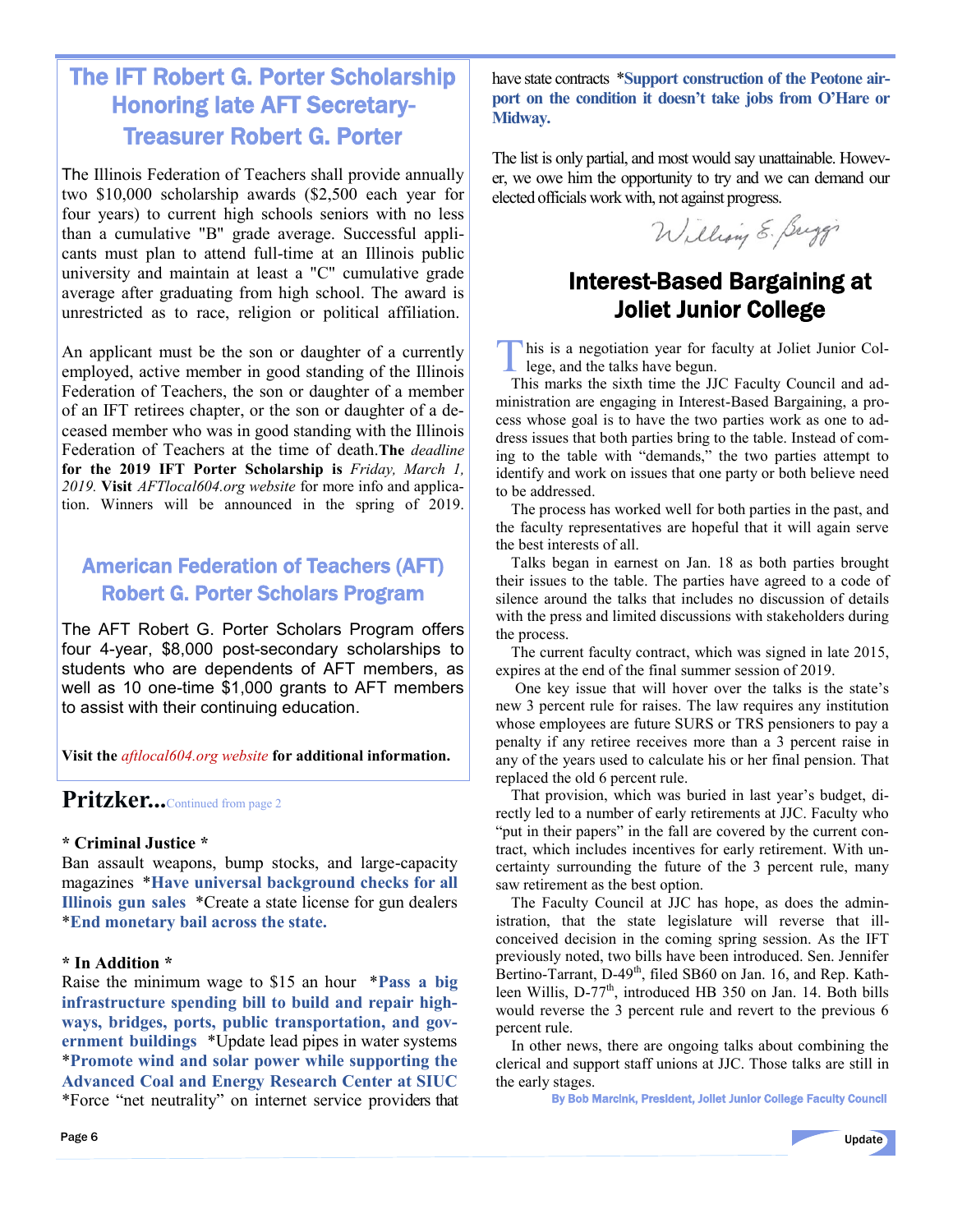### **NEWS SHORTS:**

#### *Young people and school shootings*

T he AFT reported that a new poll released by Axios said young people believe school shootings are the most important issue facing the country right now.

In the poll, 68% of 14-29 year old's' polled have this concern.

The *Washington Post*reported that, "more than 150,000 students attending at least 170 primary or secondary schools have experienced a shooting on campus since the Columbine High School massacre in 1999"

The *Post* went on to report that the figure is very conservative and does not include, "dozens of suicides, accidents, and afterschool assaults that have exposed" this age group to gunfire.

Axios also revealed that, "these massacres have come to define an era for young people and have created a new generation of activists dedicated to fighting back."

As a result of the shooting at Marjory Stoneman Douglas High School one year ago on Valentine's Day, **Never Again MSD** was created by 20 students who were attending the school.

They organized other teens in the country to get out the vote last November and to become active.

With a Democratic-controlled House of Representatives, we could finally see some sensible guns laws passed.

#### *Madigan appears in a recent TV ad*

In the long political season leading up to the November elections, we all suffered through thousands of TV ads by both parties.

Republicans painted Representative Mike Madigan as the root of all evil, and Democrats retaliated by painting a like picture of Governor Rauner.

Now, after the Illinois Blue wave, Madigan will preside over the largest supermajority he has had since taking over as Speaker of the House.

After being silent through the campaign about these attacks, in January the Speaker started running advertisements on the Chicago TV stations touting his party's agenda.

The ad states, "they tried to take your health care away" with

images of Trump.

It also mentioned, "they even failed to act as our veterans died." Here, there is no image of Rauner, but the intent was evident.

With images of Trump Tower in Chicago, the ad also promotes that everyone should pay his/her fair share.

So, after the GOP made Madigan out as the bad guy, is this his way to rub a little salt in the wounds?

Who knows, but you see a softer side to him at the end where he simply says, "in the fights that lie ahead, Democrats are on your side."

#### *Interesting Pink Wave results*

The Democratic side of the House of Representatives looks a lot different from the GOP side after Nancy Pelosi became Speaker on Jan. 3. More women and minorities are serving in Washington than ever before.

In Will County, we also saw the power of women when they voted.

However, the results also raised a few questions that need to be studied in the future.

For the first time in years, Democrats now control the County Board.

The vote totals, in some races, produced interesting results.

All these races were electing two representatives.

In District 1, Democrat Laurie Summers was the top vote getter with 9,421. One might expect that her fellow Democrat would receive close to the same number of votes. However, his total was 5,563, far below the Republican Judy Ogalla's 8,098. A like pattern followed in District 5. Democrat Meta Mueller had 8,836 while Republican Gretchen Fritz gathered 8,164. In third place was the Democrat Mazyar M. Hedayat with  $6,428$ . In the  $9<sup>th</sup>$ , Democrat Rachel Ventura netted 8,552, but her co-Democrat had 6,123 votes. Annette Parker, the Republican, took second with 6,920. Finally, in the  $11<sup>th</sup>$ , Michelle 'Mimi' Cowan, a Democrat, had 10,159 votes, good for second place, 150 votes behind the Republican winner, Julie Anne Berkowicz. However, Jim Kopchok, also a Democrat, only had 7,545 votes.

The numbers can lead to a lot of conclusions.

We would be interested in hearing what our members think.

Vol. XXXIII Issue 4